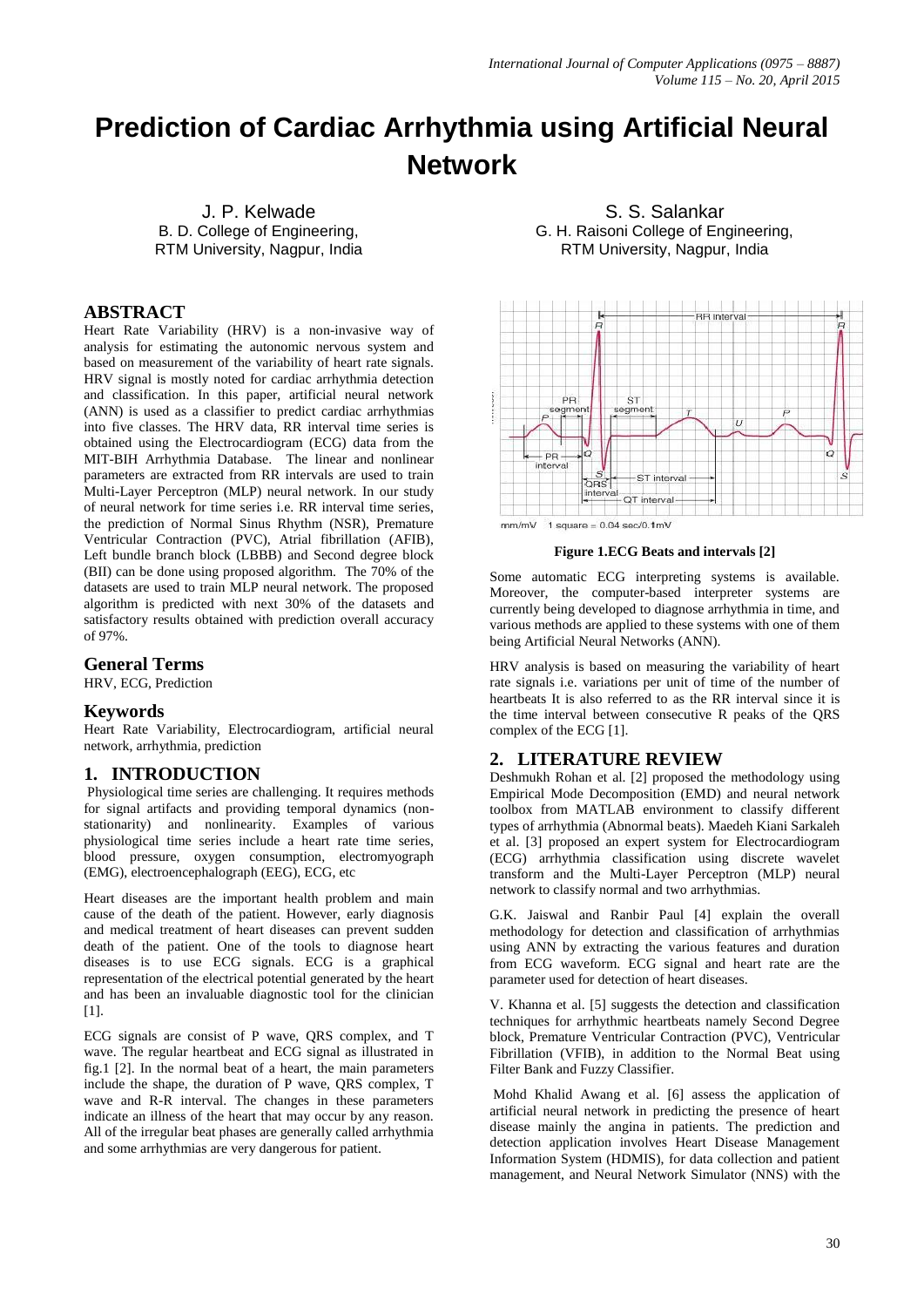binary sigmoid activation function using back propagation neural network for training and testing.

Ali Sadr et al. [7] compared the performance of multilayer perceptron network (MLPN) and radial basis function network (RBFN) in terms of ECG signal prediction.

Rahat Abbas et al. [8] presented the Comparison of forecasting of ECG signal using Iterated method and direct method which are based on Backpropagation neural network (BPNN) model.

Sean Franklin et al. [9] described the use of artificial neural network to classify different heartbeat waveforms into 1 of 6 different categories.

X. Tang et al. [10] used rough sets (RS) and quantum neural network (QNN) to recognize electrocardiogram (ECG) signals. Using wavelet transform (WT) features are extracted and results compared with the BP and RBF.

Mehmet Engin [11] studied the application of fuzzy-hybrid neural network for electrocardiogram (ECG) beat classification by using autoregressive model coefficients; higher-order cumulant and wavelet transform variances as features. The algorithm consists of fuzzy c-means classifier and MLP neural network.

Leif Sornmo et al. [12] discusses the design of filters for the purpose of removing baseline wander and power line interference for ECG analysis.

Zarita Zainuddin et al. [13] used the radial basis function network and the wavelet neural network for estimating periodic, exponential and piecewise continuous functions.

Aaron Lewicke et al. [14] demonstrated Learning vector quantization (LVQ) neural network, multilayer perceptron (MLP) neural network, and support vector machines (SVMs) approach to reliably determine sleep and wake using only the electrocardiogram (ECG) of infants.

Jun Yao et al. [15] introduced a pruning algorithm into wavelet neural networks (WNN) for combating the problem of the gradient-descent algorithm for ECG signal classification .A. K. Pandey et al. [16] compared neural network method with various fuzzy time series methods for forecasting wheat production by recording metrological parameters.

Iffat A. Gheyas et al. [17] compared GRNN ensemble with existing algorithms (ARIMA & GARCH, MLP, GRNN with a single predictor and GRNN with multiple predictors) for forecasting univariate time series. Harleen Kaur et al. [18] presented a case study of application of data mining and analysis to data of children with Diabetes mellitus and Diabetes insipidus. Yuehui et al. [19] proposed new timeseries forecasting model based on flexible neural tree (FNT). M. R. Shafiee-chafi et al. [20] presented a novel technique based on fuzzy method for chaotic nonlinear time series and validated the proposed method using Mackey-Glass, Lorenz and biological Heart Rate Variability (HRV) time series. Argyro Kampouraki et al. [21] used support vector machines (SVMs) for classification of heartbeat time series. Yüksel Ozbay et al. [22] studied Artificial Neural Networks (ANN) to classify the ECG arrhythmias.

## **3. METHODOLOGY**

Our analysis is carried out in six stages. First ECG data acquisition step involves collecting ECG records. Second stage consists of preprocessing procedure to filter noise and interferences from the ECGs. The third stage is detection of R peaks from QRS complexes. After detection of R peaks, RR intervals time series data sets are obtained in fourth stage by segmenting into small datasets. Each dataset contains 16 RRintervals. In the fifth stage, frequency domain and nonlinear methods are applied to extract corresponding features. In the final stage the extracted features are used to train a neural network classifier. The block diagram in figure 2 depicts the overall methodology for the arrhythmia prediction used in this study.



**Figure 2.Overall methodology for arrhythmia prediction**

## **3.1 ECG Data Acquisitions**

MIT–BIH arrhythmia database [23] was used in this work for training and testing of designed classifier model. This is a standard database containing 48 half-hour excerpts of two channel ambulatory ECG recording, obtained from 47 subjects from 1975 and 1979 containing 360 samples per second per channel with 11 bit resolution over a 10mV range.

## **3.2 Data Pre-processing**

The raw ECG signal contains many types of high frequency artifacts like interspersions and muscle noise and also some of un-wanted low frequency signal those arising from the skin surface and base line wander the power line interference. Figure 3 shows the raw ECG signal from MIT-BIH database. Hence they require pre-processing before actual feature extraction process. For this a band pass filter (Figure 4) with cut-off frequency from 5 to 15Hz is used.



**Figure 3.The raw ECG signal**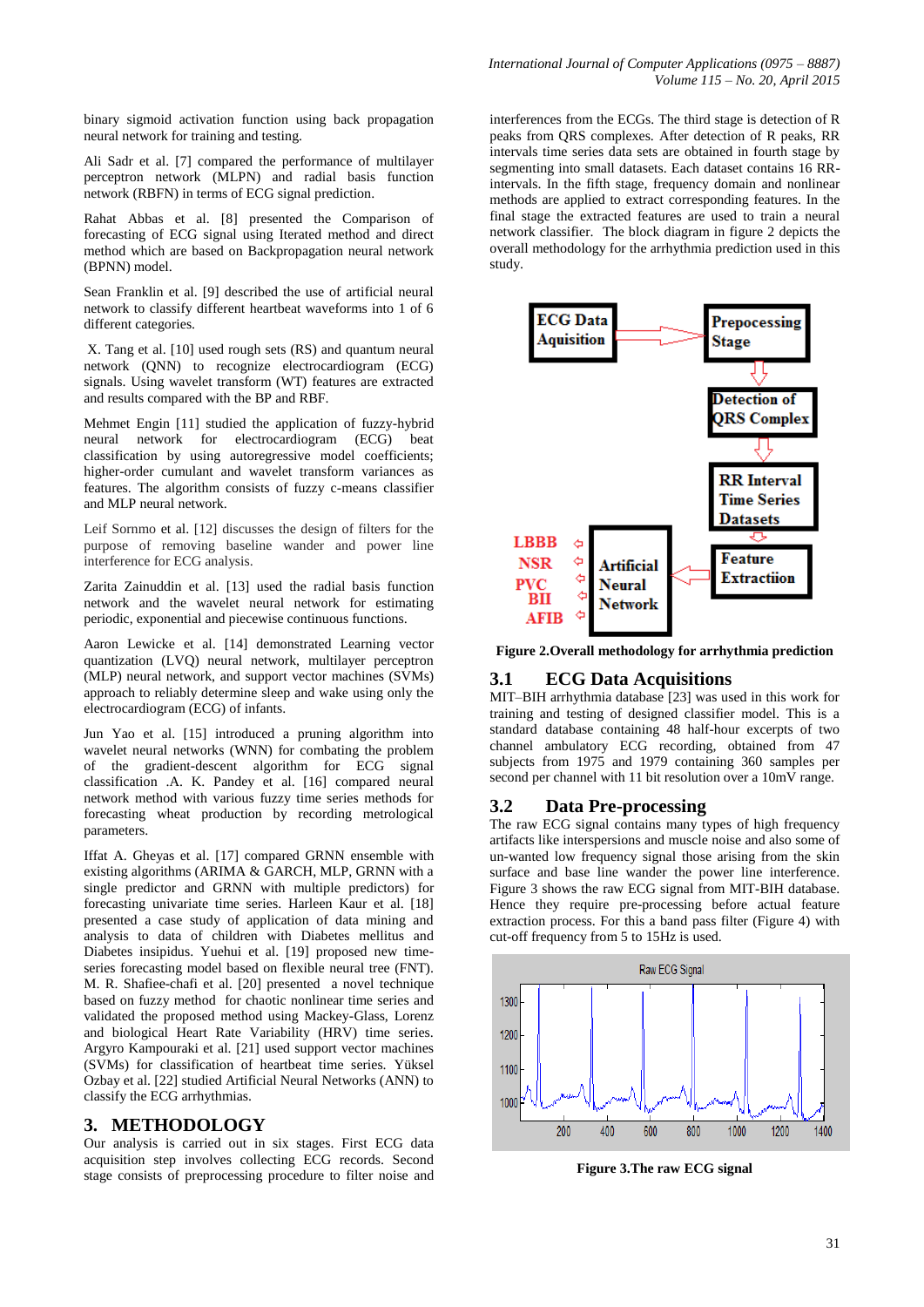

**Figure 4.Band pass filtered signal**

## **3.3 Detection of QRS Complex**

In this stage of proposed algorithm, Pan and Thompkin's algorithm is applied to process ECG signal for detection of deflection points i.e. P, QRS and T waves. After filtering, the signal is differentiated to provide the QRS slope information Figure 5 depicts the differentiated signal.

After differentiating, signal is squared for making all data points positive and emphasizing the higher frequencies. The squared signal is shown in Figure 6.

After squaring, the algorithm performs sliding window integration in order to obtain the waveform feature. Signal is averaged with a moving window to get rid of noise (0.150 seconds length).

A temporal location of the QRS is marked from the rising edge of the integrated waveform. In the last step, two thresholds are adjusted. The higher of the two thresholds identifies peaks of the signal. The lower threshold is used when no peak has been detected by the higher threshold in a certain time interval. In this case, the algorithm has to search back in time for a lost peak.



**Figure 5.Differentiated signal**



**Figure 6.Signal after squaring**

In order to detect a QRS complex, the integration waveform and the filtered signals are investigated and different values for the aforesaid thresholds are used [25].



**Figure 7.QRS peaks (Red circles) detection**

## **3.4 RR Interval Time Series Datasets**

After detection of R peaks, RR intervals time series is obtained. Datasets are obtained in fourth stage by segmenting sequences of RR Interval time series into small datasets. Each dataset contains 16 RR-intervals.

For this algorithm a total of 554 datasets, which are obtained from the MIT-BIH arrhythmia database, are used and it consist of 117 NSR datasets, 51 PVC datasets, 146 AFIB datasets, 154 LBBB datasets and 26 BII datasets.

## **3.5 Feature Extraction**

Various required features can be extracted for estimation of HRV using the methods can be divided into linear (time and frequency domain) and nonlinear methods.

## *3.5.1 Linear Methods*

## *3.5.1.1 Time domain analysis*

The time domain methods are the simplest to perform and various parameters can be extracted from RR interval time series data sets.

#### *3.5.1.2 Frequency domain analysis*

Time domain methods are unable to discriminate between sympathetic and parasympathetic contributions of HRV. Hence time domain parameters are not used in this algorithm.

Spectral analysis is the most popular linear technique used for the estimation of HRV signals. Spectral power in the high frequency (HF) (0.15-0.4 Hz) band indicates cardiac vagal activity. Low frequency (LF) (0.04-0.15 Hz) power is related to both vagal and sympathetic systems [31]. Measurement of VLF, LF and HF power components is usually made in absolute values of power (ms2), but LF and HF may also be measured in normalized units (n. u.) which represent the relative value of each power component in proportion to the total power minus the VLF component. The representation of LF and HF in n.u. emphasizes the controlled and balanced behaviour of the two branches of the autonomic nervous system. Moreover, normalization tends to minimize the effect on the values of LF and HF components of the changes in total power [1].

In this algorithm, some of the frequency domain parameters LF/HF Ratio, auto-Regressive (AR) based Normalized units of LF power and Normalized units of HF power are used.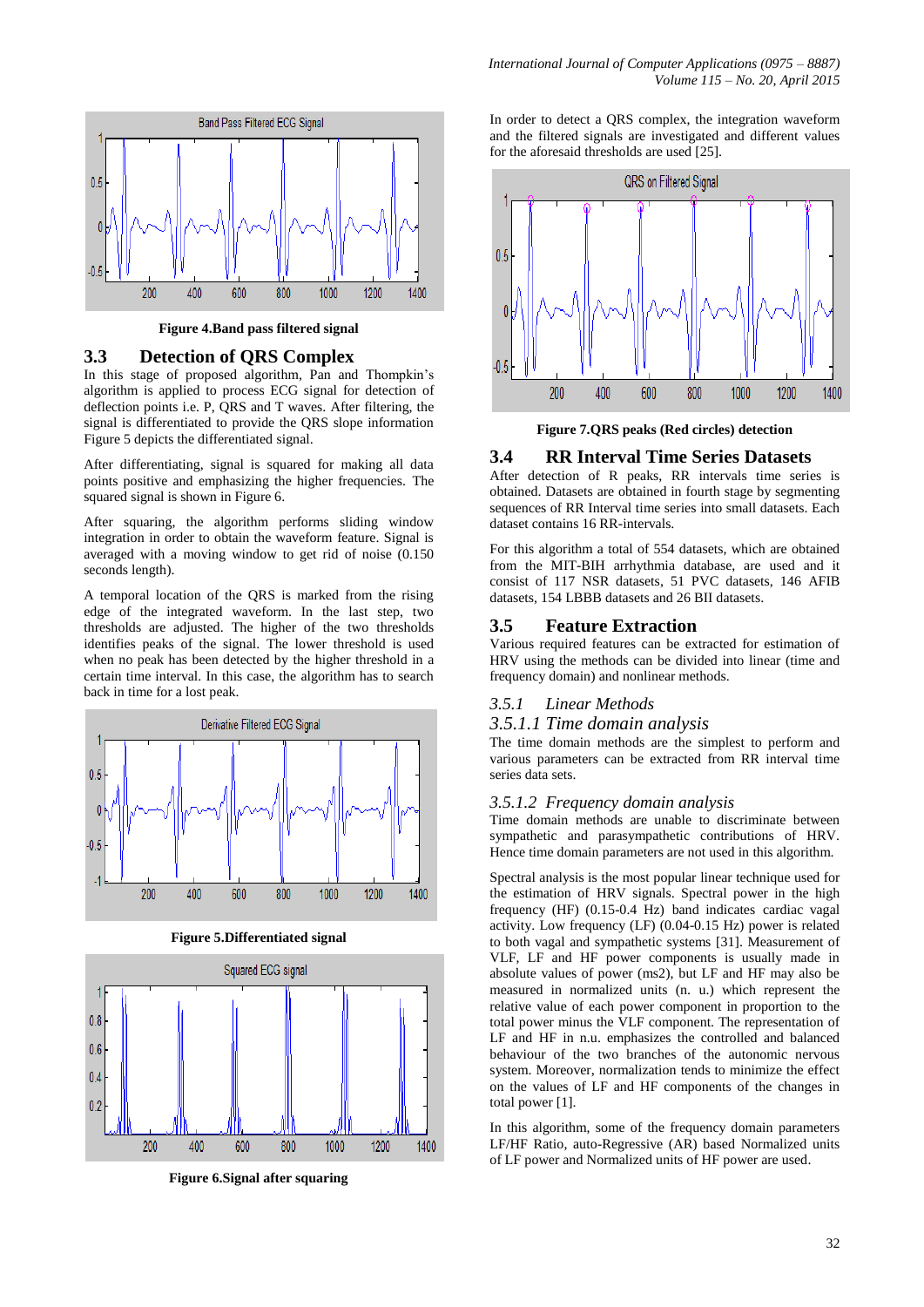## *3.5.2 Nonlinear analysis*

A cardiovascular system is complex and nonlinear in nature and by considering it as a nonlinear system can lead to better understanding of the system dynamics [32].

Four nonlinear parameters are utilized in this study.

#### *3.5.2.1 Poincare plot geometry*

Poincare plot geometry, a technique portrays nature of RR intervals fluctuation. The Poincare plot is one of tool for HRV analysis, which does not require the HRV signal to be stationary. Poincaré plot is a graphical representation of the correlation between successive RR intervals. It is a plot of R*R* (*n* +1) Vs of *RR* (*n*). The Poincaré plot may be analyzed quantitatively by calculating the standard deviations *SD<sup>1</sup>* and  $SD_2$ .  $SD_1$  related to the fast beat-to-beat variability in the data, and *SD*<sub>2</sub> described the longer-term variability of *RR* interval time series. The ratio *SD<sup>1</sup>* /*SD<sup>2</sup>* may also be computed to describe the relation between these components [32].

#### *3.5.2.2 Spectral entropy*

Spectral entropy quantifies the spectral complexity of the time series. Application of Shannon's channel entropy gives an estimate of the spectral entropy of the process, where entropy is given by

$$
H = \sum_{f} Pf \log(\frac{1}{Pf})
$$

Where,  $p_f$  is the probability density function (PDF) value at frequency *f*. The entropy can be used as a measure of system complexity. The spectral entropy *H* describes the complexity of the HRV [32].

#### *3.5.2.3 Largest Lyapunov Exponent (LLE)*

Detecting the presence of chaos in a dynamical system is an important problem that is solved by measuring the largest Lyapunov exponent. Lyapunov exponent  $\lambda$  is simply a measure of how fast two initially nearby points on a trajectory will diverge from each other as the system evolves, thus giving information about the system's dependence on initial conditions [34]. A positive Lyapunov exponent is a strong indicator of chaos. Even though an *m* dimensional system has *m* Lyapunov exponents, in most applications it is sufficient to compose only LLE. The average largest Lyapunov exponent is calculated using Wolf et al. [33] algorithm.

#### *3.5.2.4 Detrended fluctuation analysis (DFA)*

In recent years, the DFA method is a technique to determine the fractal scaling properties and the detection of correlations in noisy and non-stationary of short interval RR interval signals. DFA method is very efficient to investigate powerlaw of time series. This technique is a modification of the root-mean-square analysis of random walks applied to nonstationary signals. The biological signals are, in general fractal type signals. The time series are scale invariant when  $x[c. n] = cH. x[n]$ . The Hurst exponent (H) is an estimator of self-similarity of time series. The presence of scaling exponent can point to an inner fractal structure of time series. The constant c is a scaling coefficient  $(c>1,$  contraction and c<1, dilation). The power law exponent H, is the Hurst exponent and represents a particular kind of the scaling invariant structure. The Hurst exponent is calculated using detrended fluctuation analysis [36].

The linear (frequency domain) and non-linear parameters considered for cardiac arrhythmia prediction using ANN are.

#### 1. Spectral entropy.

- 2. Poincaré plot geometry.
- 3. Largest Lyapunov exponent.
- 4. Detrended fluctuation analysis.
- 5. LF/HF Ratio
- 6. Normalized units of LF power
- 7. Normalized units of HF power

#### **3.6 Artificial Neural Network Classifier**

The Artificial Neural Networks (ANN) is the mathematical modeling tool for human cognition or neural biology. ANN is characterized by pattern of connections between the neurons i.e. architecture and determining the weights on the connections i.e. training, or learning algorithm. The Multi-Layer Perceptron (MLP) neural network is the most useful supervised neural network because it requires a desired output in order to learn. In our study, the MLP with two hidden layers are used. The first hidden layer with 35 nodes and second hidden layer with 25 nodes are used for correct prediction of cardiac arrhythmia. A graphical representation of an MLP is shown in Figure 8.



**Figure 8.MLP architecture with two hidden layers [3]**

This step is called the training phase. In the second step, the trained MLP is used to test using unknown input data. The back-propagation algorithm compares the result that is obtained in this step with the result that was expected. The MLP computes the error signal using the obtained output and desired output. The computed signal error is then fed back to the neural network and used to adjust the weights such that with each iteration the error decreases and the neural model gets closer and closer to produce the desired output. Figure 6 shows this process [3].



#### **Figure 9.Neural network learning algorithm [3]**

There are different training algorithms, while it is very difficult to know which training algorithm is the fastest for a given problem. In this algorithm, MLP neural network is trained with Lavenberg-Marquardt (LM)algorithm, The best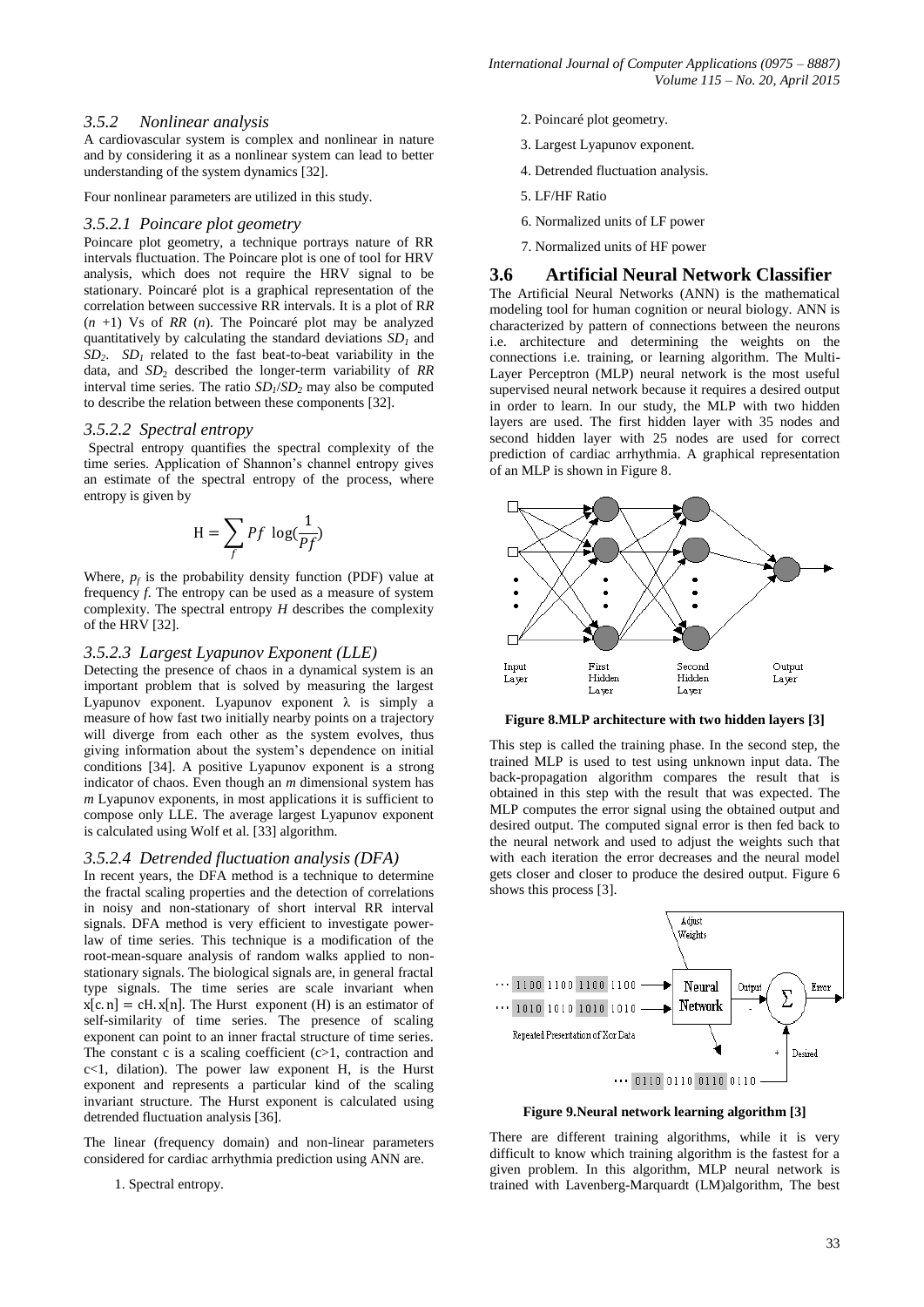convergent rate can be obtained with the use of LM algorithm achieved the best overall detection accuracy [4].

# **4. RESULTS AND CONCLUSIONS**

In this study of neural network for time series analysis, the heart rate time series i.e. RR interval time series the artificial neural network is used as a predictor to detect the cardiac arrhythmia into five heart diseases. It can be used as diagnostic tool to aid the physician in the analysis of health of the heart. The combination of linear parameters in frequency domains and non-linear parameters derived from the HRV signal are used as input features for the neural network. The proposed algorithm classifier showed satisfactory performances in discriminating five types of arrhythmia. The accuracy of discrimination of NSR, PVC, AFIB, LBBB and BII are 100%, 80%, 100%, 96.70%, and 100%, respectively.

**Confusion Matrix** 

| $\overline{2}$                                            | $\bf{0}$ | 44             | $\mathbf{o}$ | $\bf{0}$ | $\mathbf{1}$    | 97.8% |  |  |  |
|-----------------------------------------------------------|----------|----------------|--------------|----------|-----------------|-------|--|--|--|
|                                                           | 0.0%     | 26.5%          | 0.0%         | 0.0%     | 0.6%            | 2.2%  |  |  |  |
| <b>Output Class</b>                                       | $\bf{0}$ | $\overline{2}$ | 8            | $\bf{0}$ | $\bf{0}$        | 80.0% |  |  |  |
| 3                                                         | 0.0%     | 1.2%           | 4.8%         | 0.0%     | 0.0%            | 20.0% |  |  |  |
| 4                                                         | $\bf{0}$ | $\bf{0}$       | $\bf{0}$     | 53       | $\mathbf{2}$    | 96.4% |  |  |  |
|                                                           | 0.0%     | 0.0%           | 0.0%         | 31.9%    | 1.2%            | 3.6%  |  |  |  |
| 5                                                         | $\bf{0}$ | $\bf{0}$       | $\bf{0}$     | $\bf{0}$ | 12 <sub>2</sub> | 100%  |  |  |  |
|                                                           | 0.0%     | 0.0%           | 0.0%         | 0.0%     | 7.2%            | 0.0%  |  |  |  |
|                                                           | 100%     | 95.7%          | 100%         | 100%     | 80.0%           | 97.0% |  |  |  |
|                                                           | 0.0%     | 4.3%           | 0.0%         | 0.0%     | 20.0%           | 3.0%  |  |  |  |
| $\overline{2}$<br>3<br>5<br>1<br>4<br><b>Target Class</b> |          |                |              |          |                 |       |  |  |  |

| Arrhythmi<br>classes<br>a | <b>Trainin</b><br>g<br>datasets | <b>Testing</b><br>dataset<br>s | <b>Total</b><br>dataset<br>s | <b>Prediction</b><br>Accuracy<br>$\frac{0}{0}$ |
|---------------------------|---------------------------------|--------------------------------|------------------------------|------------------------------------------------|
| <b>NSR</b>                | 124                             | 53                             | 177                          | 100%                                           |
| ВH                        | 18                              | 8                              | 26                           | 100%                                           |
| <b>PVC</b>                | 36                              | 15                             | 51                           | 80%                                            |
| <b>LBBB</b>               | 108                             | 46                             | 154                          | 96.7%                                          |
| AFIB                      | 102                             | 44                             | 146                          | 100%                                           |
| Total                     | 388                             | 166                            | 554                          | Overall 97%                                    |

**Figure 10.Result of prediction of five cardiac arrhythmias Table 1.Datasets for training and testing with accuracy** 

**Table 2.Result of Tested Datasets for arrhythmia**

| <b>Arrhythmia classes</b> | <b>NSR</b>     | BII | <b>PVC</b> | <b>LBBB</b> | <b>AFIB</b> |
|---------------------------|----------------|-----|------------|-------------|-------------|
| <b>NSR</b>                | 53             |     |            |             |             |
| BП                        |                | 8   |            |             |             |
| <b>PVC</b>                | $\mathfrak{D}$ |     | 12         |             |             |
| <b>LBBB</b>               |                | 2   |            | 44          |             |
| AFIB                      |                |     |            |             |             |

The algorithm is implemented in MATLAB Version R2014a. The result of prediction of arrhythmia is shown in figure 10 in confusion matrix. The results show that the proposed algorithm is effective for prediction of cardiac arrhythmias, with an accuracy of 97%. It is shown that the combined set of linear (frequency domain method) and nonlinear features provides the very good prediction. It is concluded that the HRV signal can be used as a reliable indicator of states of heart health. It can further be expanded for prediction of more number of dangerous diseases by acquiring ECG database of dangerous diseases.

# **5. ACKNOWLEDGMENTS**

We are very thankful to Bapurao Deshmukh College of Engineering for their wonderful support and facility provided towards development of this research work.

## **6. REFERENCES**

- [1] Mr. Deshmukh Rohan, Dr. A. J. Patil, Layered Approach for ECG beat classification utilizing Neural Network, International Journal of Engineering Research and Applications (IJERA) Vol. 2, Issue 6, November-December 2012, pp.1495-1500 1495
- [2] Maedeh Kiani Sarkalehm, Asadollah Shahbahrami, Classification of ECG Arrhythmias using Discrete Wavelet Transform and Neural Networks, International Journal of Computer Science, Engineering and Applications (IJCSEA) Vol.2, No.1, February 2012
- [3] Gaurav Kumar Jaiswal and Ranbir Paul. Artificial neural network for ECG classification, Recent Research in Science and Technology, Vol. 6(1), pp. 36-38, 2014
- [4] V. Khanaa, K.P. Thooyamani and R.Udayakumar. Categorization and Forecast of Critical Cardiac Arrhythmias using Filter Bank and Fuzzy Classification Approach, Middle-East Journal of Scientific Research Vol. 18 (12), pp. 1798-1802, 2013
- [5] Mohd Khalid Awang and Fadzilah Siraj. Utilization of an Artificial Neural Network in the Prediction of Heart Disease, International Journal of Bio-Science and Bio-Technology Vol. 5, No. 4, August, 2013
- [6] Ali Sadr, Najmeh Mohsenifar, Raziyeh Sadat Okhovat. Comparison of MLP and RBF neural networks for Prediction of ECG Signals, International Journal of Computer Science and Network Security (IJCSNS), VOL.11 No.11, pp, 124-128, November 2011
- [7] Rahat Abbas, Wajid aziz, Muhhamad Arif. Electrocardiogram signal forecasting using iterated and direct methods based on artificial neural network, Journal of App. Em. Sc., Vol.1. no.1, pp. 72-78, June 2004
- [8] Sean Franklin, Joseph Wallcave. Cardiac Condition Detection using Artificial Neural Networks, Senior Project Electrical Engineering Department, California Polytechnic State University, San Luis Obispo, June 2013.
- [9] X. Tang, L. Shu. Classification of Electrocardiogram Signals with RS and Quantum Neural Networks, International Journal of Multimedia and Ubiquitous Engineering Vol.9, No.2, pp.363-372, 2014.
- [10] Mehmet Engin. ECG beat classification using neurofuzzy network, Elsevier, Pattern Recognition Letters 25, 1715–1722, 2004.